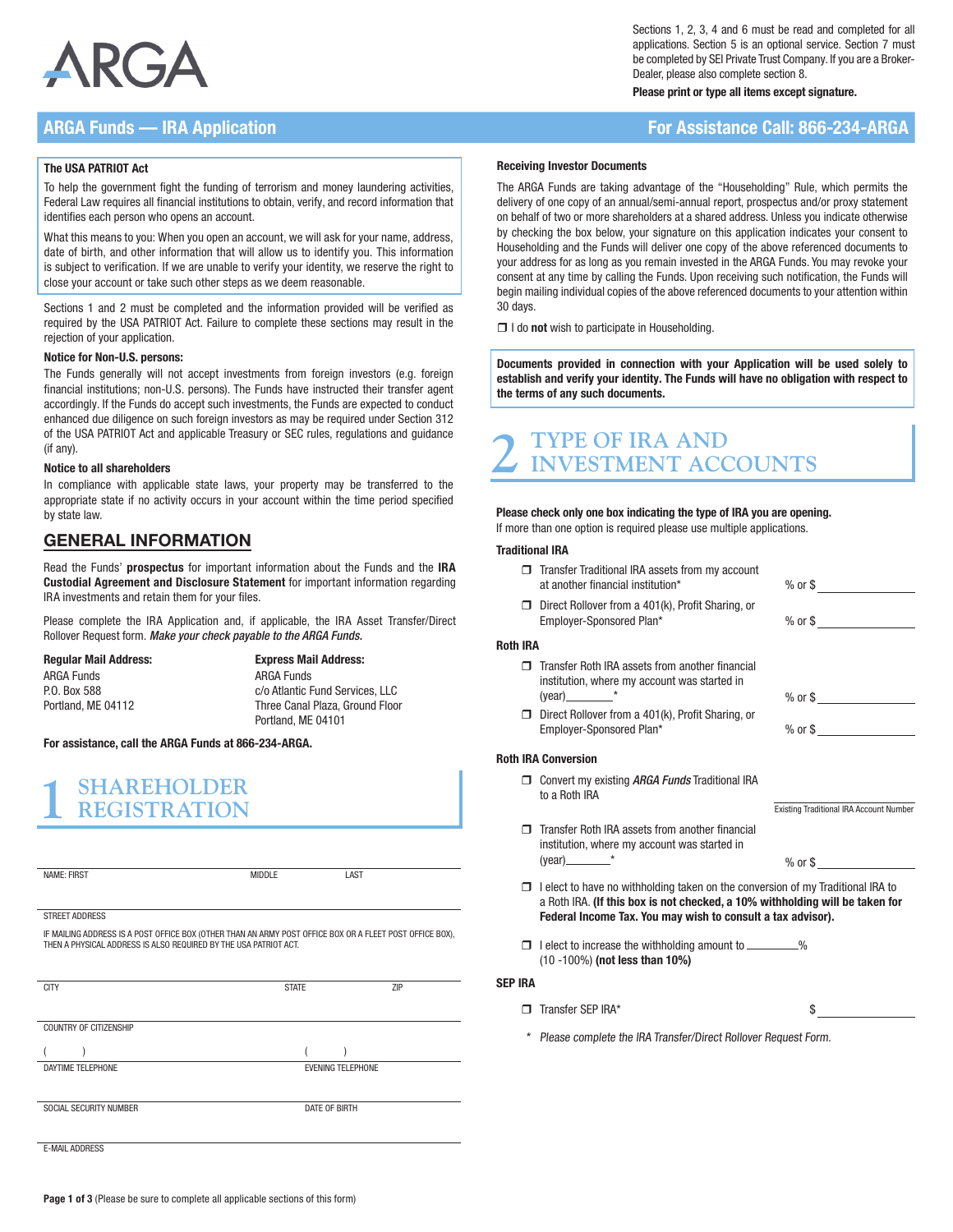### ARGA Funds — IRA Application

# **3INVESTMENT INSTRUCTIONS**

• Enclose vour check. To purchase Investor Shares of a Fund for the first time, you must invest at least \$5,000. Your subsequent investments must be made in amounts of at least \$100.

To purchase Institutional Shares of a Fund for the first time, you must invest at least \$250,000. There is no minimum for subsequent investments.

- Make your check payable to: ARGA Funds
- The Funds do not accept cash, travelers checks, cashier's checks, bank drafts, money orders, starter, counter, or third party checks.

#### ARGA Emerging Markets Value Fund

| Investor Shares (fund code: 249-903)      |   |
|-------------------------------------------|---|
| Institutional Shares (fund code: 249-901) | S |
| <b>ARGA International Value Fund</b>      |   |
| Investor Shares (fund code: 249-904)      |   |
| Institutional Shares (fund code: 249-902) |   |
| TOTAL                                     |   |

Please call 866-234-ARGA prior to sending a wire.

### Wiring Instructions: For Credit To:

UMB Bank NA Atlantic Shareholder Services, LLC Kansas City, MO FBO The Advisors' Inner Circle Fund<br>ABA # 101000695 Account # 9872572734 Account # 9872572734 Fund Name Ref: (Fund Account Number)

# **4 BENEFICIARY DESIGNATION**

Designate the beneficiary or beneficiaries who will receive your IRA account in the event of your death. If you name more than one beneficiary, indicate the percentage each is to receive, otherwise your named beneficiaries (if more than one) will share equally.

If you need more space to list additional beneficiaries, please use a separate sheet to list them using the same format as below.

### Primary Beneficiary

| 1.                           |               |                        |
|------------------------------|---------------|------------------------|
| <b>NAME</b>                  |               | <b>PERCENT</b>         |
|                              |               |                        |
|                              |               |                        |
| RELATIONSHIP                 | DATE OF BIRTH | SOCIAL SECURITY NUMBER |
| 2.                           |               |                        |
|                              |               |                        |
| <b>NAME</b>                  |               | <b>PERCENT</b>         |
|                              |               |                        |
|                              |               |                        |
| RELATIONSHIP                 | DATE OF BIRTH | SOCIAL SECURITY NUMBER |
|                              |               |                        |
|                              |               |                        |
| <b>Secondary Beneficiary</b> |               |                        |
|                              |               |                        |
| 1.                           |               |                        |
| <b>NAME</b>                  |               | <b>PERCENT</b>         |
|                              |               |                        |
|                              |               |                        |
| <b>RELATIONSHIP</b>          | DATE OF BIRTH | SOCIAL SECURITY NUMBER |
|                              |               |                        |
| 2.                           |               |                        |
| <b>NAME</b>                  |               | <b>PERCENT</b>         |
|                              |               |                        |
|                              |               |                        |

RELATIONSHIP DATE OF BIRTH SOCIAL SECURITY NUMBER

### Spousal Consent

Only applicable if the accountholder named designates a beneficiary other than their spouse and lives in a community or marital property state.

(This section should be reviewed if either the Trust or the residence of the accountholder is located in a community or marital property state and the accountholder is married and is designating a beneficiary other than the spouse. It is the accountholder's responsibility to determine if this section applies. The accountholder may need to consult with legal counsel. Neither the Custodian nor the Sponsor will be liable for any consequences resulting from a failure of the accountholder to provide proper spousal consent).

I am the spouse of the above-named accountholder. I acknowledge that I have received a full and reasonable disclosure of my spouse's property and financial obligations. Due to any possible consequences of giving up my community property interest in this IRA, I have been advised to see a tax professional or legal advisor. I hereby give the accountholder any interest I have in the fund or property deposited in this IRA and consent to the beneficiary designation(s) indicated above.

I assume full responsibility for any adverse consequences that may result. No tax or legal advice was given to me by the Custodian.

| χ                               |             |  |
|---------------------------------|-------------|--|
| SIGNATURE OF SPOUSE             | DATE        |  |
| χ                               |             |  |
| SIGNATURE OF WITNESS FOR SPOUSE | <b>DATE</b> |  |

 $\frac{\mathbf{X}}{\text{SIG}}$